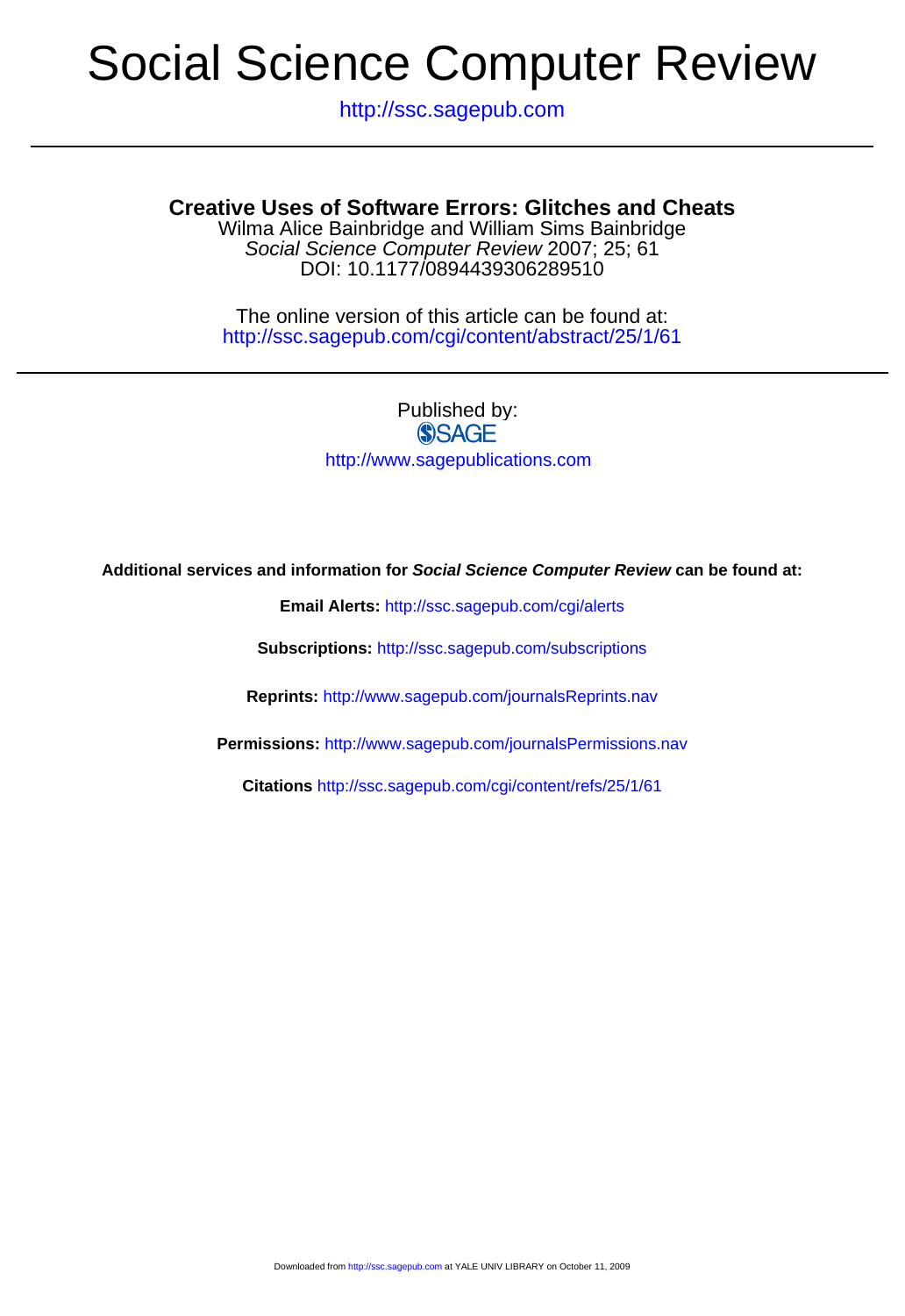**Social Science Computer Review** Volume 25 Number 1 Spring 2007 61-77 © 2007 Sage Publications 10.1177/0894439306289510 http://ssc.sagepub.com hosted at http://online.sagepub.com

## **Creative Uses of Software Errors Glitches and Cheats**

Wilma Alice Bainbridge *Yale University*

William Sims Bainbridge *National Science Foundation*

Video games constitute a major sector of computing with distinctive social implications. Analysis of video game programming errors, design limitations, and rule ambiguities suggests a range of positive functions that glitches and cheats may perform. Glitches are software errors, either programming bugs or design flaws. Cheats are tricks for mastering games by circumventing the official rules for play. This article is based on the study of 751 glitches in 155 popular video games plus examination of web sites that disseminate cheats. It compares the standard computer science response to errors, which is to eliminate them, with a common video gamer response, which is to exploit them. The theoretical analysis contrasts games (in which victory is achieving set goals by following given rules) with metagames (in which victory is having the power to define the nature and rules of the game). Several related theoretical concepts are used to describe the complex subculture of video game players, for whom glitches and cheats are socially significant.

*Keywords: computer; error; video game; glitch; cheat*

The video game industry is comparable in size to the motion picture industry, and it has begun to attract considerable scholarly interest ("Chasing the Dream," 2005; El Rhalibi, 2004). Given the complex nature of the gaming subculture, this is an appropriate topic for social-scientific research that may offer insights applicable to other forms of consumer technology or to computing in general. Video game systems are really specialized computers, running software that was programmed often in the same languages (e.g., C++) used for conventional computers, possessing considerable memory and processor speed, and, in their latest incarnations, capable of accessing Internet. The manufacturer of the bestselling console, the PlayStation 2, is the Sony Computer Entertainment Corporation. The console in second sales position, the Xbox, is manufactured by Microsoft, the dominant personal computer software company. Particular games are often available both for video game systems and for personal computers, and a subculture of hackers has developed emulator software to allow games written for the systems to be played on PCs.

Social scientists have long recognized that games can reveal much about fundamental laws of human behavior (Huizinga, 1939/1949; Petersen, 1994; von Neumann & Morgenstern,

**Authors' Note:** The views expressed in this article do not necessarily represent the views of the National Science Foundation or the United States. Abundant thanks are owed to Constance May Bainbridge, who discovered many glitches and did the artwork for the web site.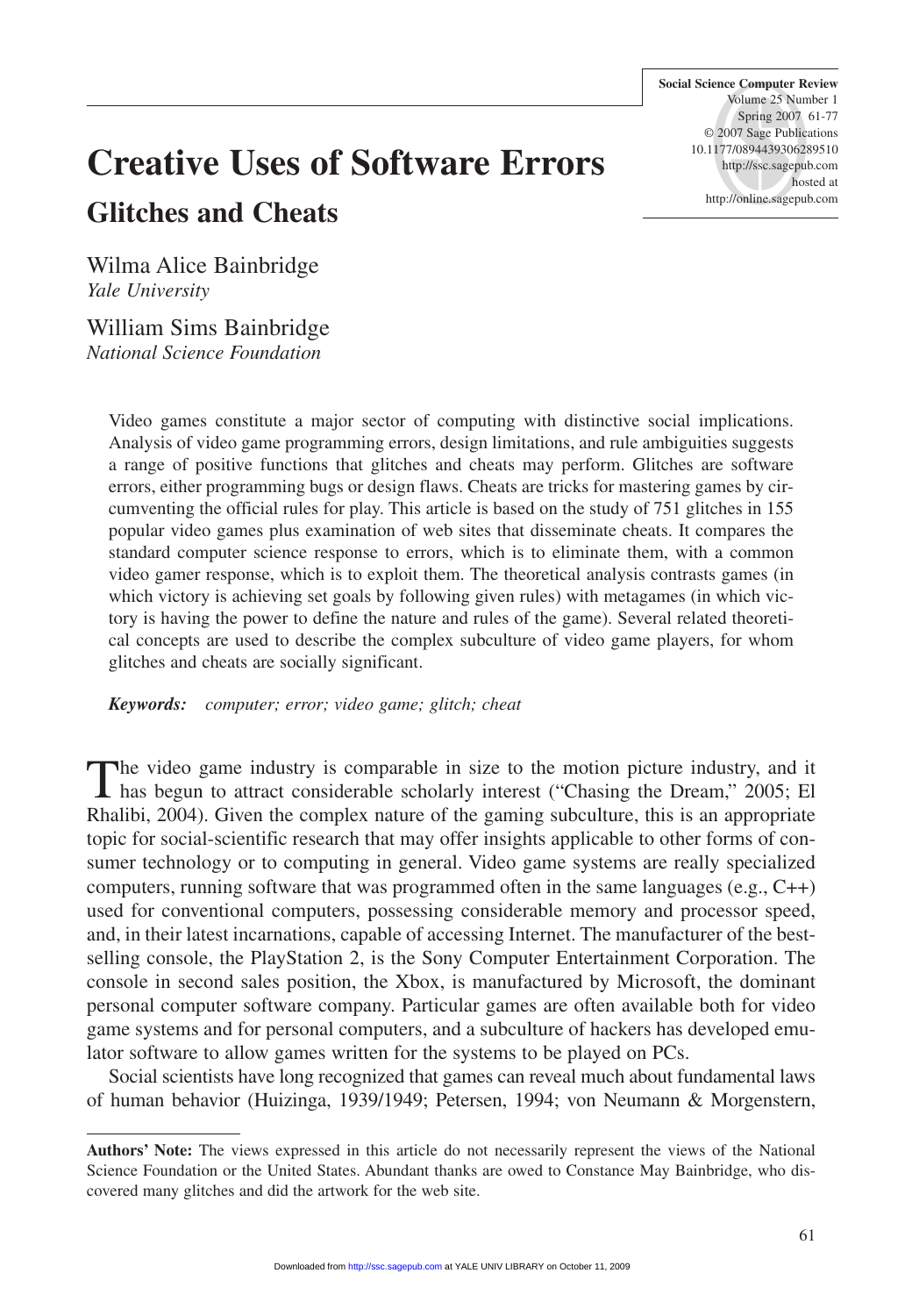1944), and we wish to suggest that the glitches and cheats associated with video games have close analogies across the full range of kinds of social behavior. Glitches are software errors, either programming bugs or design flaws. Cheats are tricks for mastering games by circumventing the official rules for play and they occasionally exploit glitches. On a higher level of abstraction, glitches and cheats are similar because they violate the usual assumptions of novice players and often violate the intentions of the game designers as well. Although computer scientists consider bugs to be bad, they can provide users with new, unexpected, and sometimes very attractive alternatives. In a sense, conventional computer software, such as spreadsheets and database programs, are systems of bureaucratic rules. Thus, errors and naive design assumptions can be cracks in the bureaucratic structure through which human beings may seek freedom.

## **Research Method**

Our research employed a somewhat novel approach, examining the games themselves and the Internet-based subculture oriented toward glitches and cheats. In one sense, we were doing technology assessment, or we were doing contemporary archaeology in deducing social realities from the artifacts created and used by human beings. The methods were often those of ethnography but carried out electronically.

All complex electronic games are likely to contain glitches. Manufacturers invest most of their bug-finding efforts on fixing problems that might cause the software to crash rather than on more benign errors, and they often ship games that still contain known errors because the effort and delay to fix them all would be too costly (Schultz, Bryant, & Langdell, 2005). On average, games programmed for personal computers probably have more glitches than those programmed for the standard video game consoles (Bethke, 2003). Console manufacturers exercise more quality control over the games produced for their systems. Several variants of PC operating systems exist, and graphics display cards thus present extra challenges for programmers, and the fact that software updates can be distributed over the Internet probably encourages manufacturers to ship PC games earlier in the development process.

To gain a broad perspective, we experimented with several different systems: the currently most popular console (PlayStation 2), three different generations of the oldest stillpopular console (Super Nintendo, Nintendo 64, and GameCube), two portable systems (Game Boy and Nintendo DS), and Windows-based personal computers including desktop and pocket models. Our equipment also included a video cassette recorder and a videocapture device so we could record episodes of actual game play and port them into a computer. After we had discovered a number of glitches, we launched a web site called The Center for Glitch Studies (which incidentally won an accessibility award) to communicate effectively with the glitch-oriented subculture. There were many web sites dedicated to cheats but few for glitches, and those tended not to be updated. Soon, members of the glitch subculture began sending us information about glitches they had discovered, and whenever possible, we replicated them on [our own equ](http://ssc.sagepub.com)ipment. By September 14, 2005, our web site offered information about 751 glitches in 155 popular video games, with instructions on how to make each one happen and often a screenshot picture of what it looked like.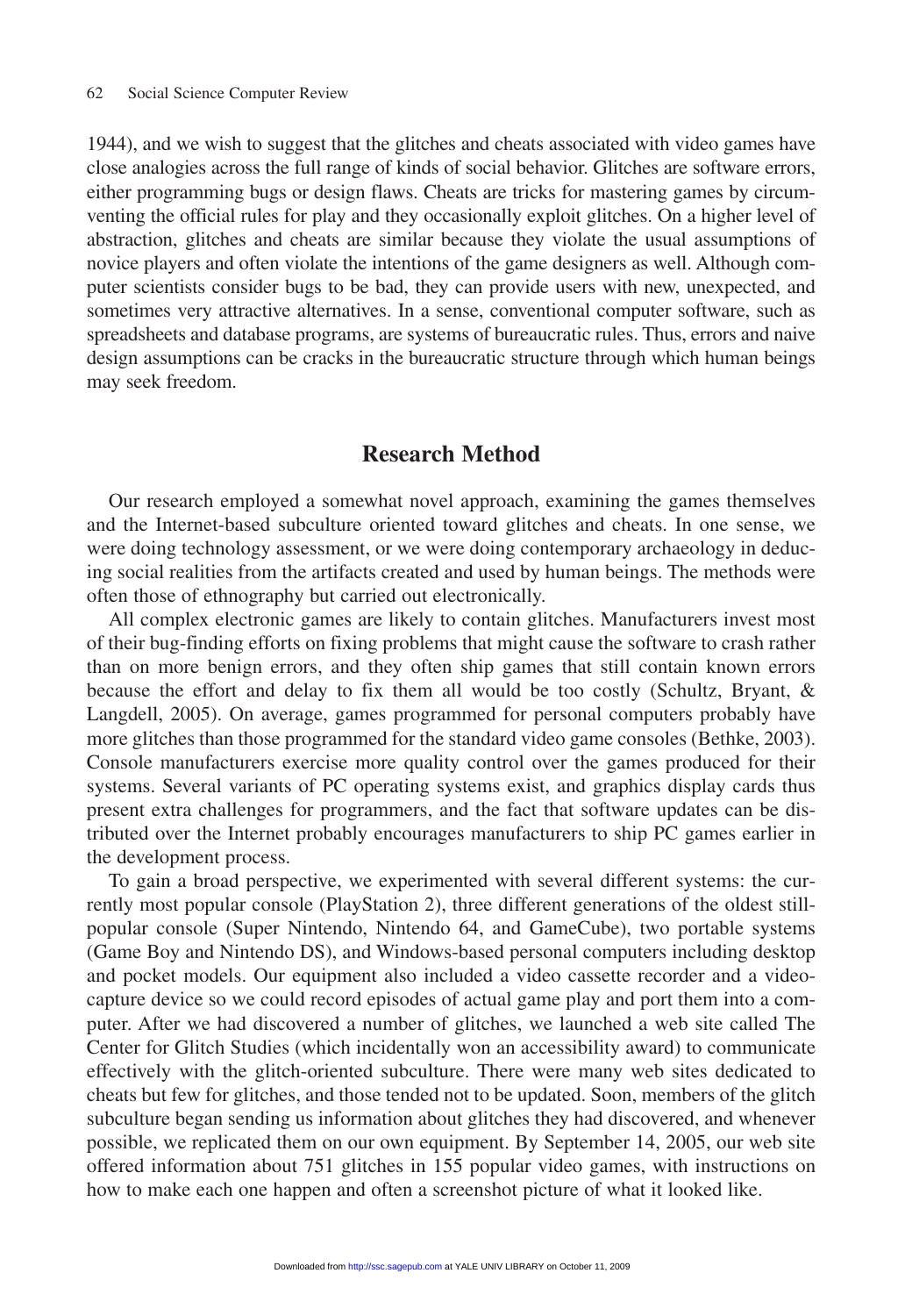As is common in sociological ethnography, we deferred theorizing until we had made a substantial number of observations (Babbie, 2004) but then began categorizing glitches in terms both of the programming or design flaw that caused them and their apparent human consequences. As participant observers, we learned from our own experience and from reading the experiences of the people who sent us information or who posted information on their own web sites. After describing representative glitches and cheats here, we will offer a theoretical analysis that integrates our own observations with some of the more thoughtful relevant literature. Before we can properly discuss innovative conceptions of programming error, we need to document the standard conception that views errors as negatives to be avoided, prevented, and fixed.

## **Conventional Conceptualizations of Error**

To gain a broader perspective on the kinds of error and associated responses found throughout computer science, we did a modest content analysis of information about grants available on the web site of the National Science Foundation (NSF; www.nsf .gov). We restricted the search to grants made by the Directorate for Computer and Information Science and Engineering and found fully 940 whose abstracts or titles contained the word *error*. Some of these are collaborative or renewal grants that duplicate the same text. Thus, 103 titles contained the word *error*, of which 85 were distinct. Fully 1,418 sentences in the abstracts contained *error*, including 1,316 different sentences. A sense of the researchers' interest in finding and fixing the errors is revealed by the fact that 133 of these sentences included the word *detect* (as in error detection) and 214 contained *correct* (as in error correction).

Among the most widely studied kinds of errors affecting computers are those that concern corruption of data during transmission, which is the fundamental problem addressed by Shannon's (1948) pioneering paper in information theory. File corruption errors that take place during data storage, perhaps caused by unreliable hardware, are often dealt with by some of the same methods as transmission errors, such as parity checks. Relevant sentences found by the content analysis include: "Error-correcting codes are an essential part of modern communication and storage systems and much of today's technology would not be possible without them," "A small improvement in error-correction can yield large savings in the overall cost of systems," and "Wireless networks provide treacherous environments for digital communication; they are bandwidth-limited and error-prone."

Sentences extracted from the NSF grant database reveal considerable concern about programming errors: "Programming is notoriously error-prone," "Traditional programming language design techniques are very slow and error prone," "Programmers try to eliminate as many errors as possible by reasoning about the program's behavior," "Unfortunately, however, errors are pervasive in end-user software, and the resulting impact is sometimes enormous," "Software is often laced with coding errors which result in loss of life and productivity," and "A single operating system error can crash a machine." But some sentences also provide motivation for our [research:](http://ssc.sagepub.com) ["If](http://ssc.sagepub.com) 'to err is human,' then understanding the origin, nature, detection, and correction of errors should be an important goal for those engaged in the study of human-computer interaction."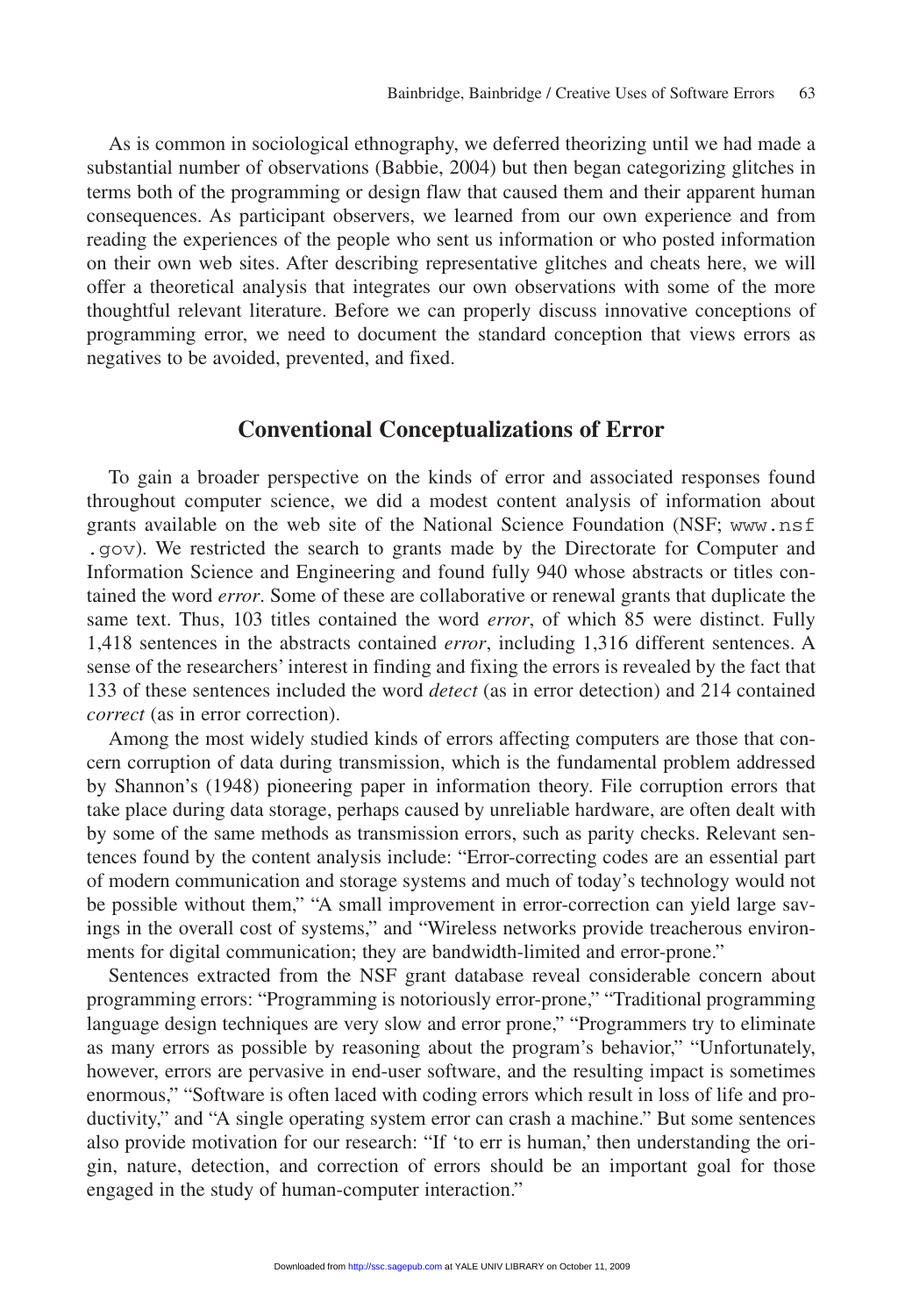Errors can be classified in many ways, such as in terms of when an error might be automatically detected. Compile-time errors are misstatements in source code that are detected by the compiler program that translates the higher-level language in which the program was written into machine code that can be read by the computer or, in the case of Java, by the Java virtual machine. If standard routines are linked from a library into the program separately from compilation, then there can be link-time errors. And, there are also run-time errors that interfere with the running of the program and may be dealt with by error handling routines that may either be built into the programming environment or added by the programmer.

Errors in the design and programming of software are of vast importance, yet not many NSF-supported research projects address them every year simply because new approaches are hard to invent. Numerous methods have been developed to reduce programming errors, including modular programming to allow reuse of well-tested parts of programs, development of software design as a specialty separate from programming of code, formal declaration and strong typing of variables, and mathematical or logical analysis of algorithms or of the large-scale structure of the program.

Despite a half century of research and development, automatic methods have not replaced human testing. Within a software team, this can imply complex divisions of labor, as one NSF abstract notes: "A design assistant will assist a programmer by detecting errors and inconsistencies in his design choices and by automatically making many straightforward implementation decisions." Outside the team, this usually implies beta testing, in which real users try out programs before they are officially released and provide feedback that can improve the final product. Gina Neff and David Stark (2004) have coined the term *permanently beta* to describe the current situation in which the pressures to bring products to the market are so great that software is released long before all the bugs have been found and then constantly updated as users complain about its specific shortcomings.

## **Glitches**

Undoubtedly, the most common video game programming error is a discrepancy between the software's display model and its world model, so common that we included only the most striking examples in our inventory. The display model is the image of the game's environment that appears on the computer or TV screen. The world model is the representation of that environment revealed by the behavior of characters and objects inside the game. The discrepancy is typically noticed when characters and objects in the game collide with each other or with the walls and floor of their environment, and collision detection is one of the more challenging problems for the game programmer (Dalmau, 2003).

For example, Castlevania: The Lament of Innocence, a PlayStation 2 game, depicts a castle with more than 100 rooms through which a knight must battle against monsters and vampires. In the display model, the walls are extremely ornate, decorated with windows, statuary, carvings, tapestries, and fixtures. The world model, in contrast, depicts the walls as flat surfaces that prevent the knight from nearing the plane of the display wall and from touching most of the objects depicted on it. At a fe[w locations,](http://ssc.sagepub.com) [h](http://ssc.sagepub.com)owever, the display model reaches closer to the knight than the world model, and he can pass through displayed objects without being harmed: a sword protruding from a statue, a flaming lamp, and a post supporting a staircase.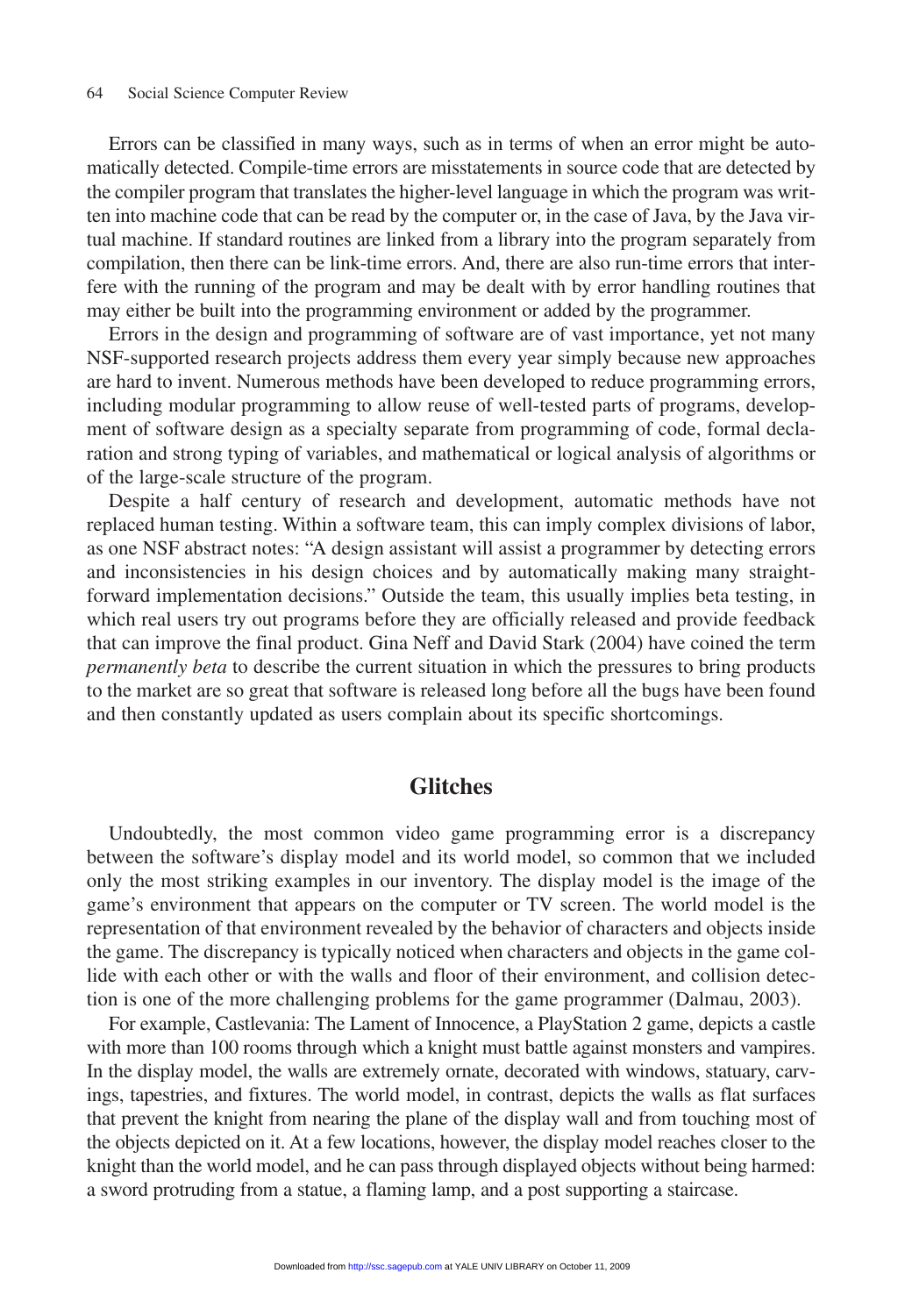The world model and display model of contemporary three-dimensional games are created by very different routines in the program, following very different principles, and each makes potentially heavy demands on the speed of the central processing chip of the machine. To simplify the task in writing the program and to reduce the number of calculations the machine must make, characters and free-standing objects are often represented by spheres, cylinders, or cubes or (what amounts to the same thing) by points in space plus a distance within which another object cannot approach. Walls and floors are generally represented as planes. Some of the most ambitious games for the fastest machines follow the standard approach in computer graphics, depicting complex surfaces as a mesh of polygons. The programmers are quite aware of most of these discrepancies between the two models, so they might perhaps be described as design limitations rather than programming bugs, but under either name they are errors.

The poet Coleridge (1798/1907) called attention to the willing suspension of disbelief on which art relies. Video games are among the newest art forms, so the concept surely applies to them. Visual discrepancies on the display screen erode that suspension of disbelief, and the inability of the knight to reach the walls of the castle or interact with many of the objects causes at least mild frustration. However, there is a slight magical quality when he leaps through an object, and some players find this entertaining. Thus, one of the many ways in which a player may enjoy a video game is to explore it in search of these discrepancies, relishing the variety of effects they can cause.

Some glitches involve harmless gaps or distortions in the display model of objects. If Mario puts on a tropical shirt and sunglasses, in Super Mario Sunshine, then looks in a mirror, his reflection will have the tropical shirt on, but not the sunglasses. In one region of Super Mario RPG, it is possible to get nonplaying characters to overlap, like Siamese twins, for example two of the Yoshi dinosaurs that Mario rides. In Super Smash Brothers Melee, looking at Daisy from a particular angle reveals a third eye on the back of her head, as shown in Figure 1. In Rocket: Robot On Wheels, the robot main character can grab an object in a tractor beam, which acts like a short piece of rope, pulling the object along. The robot can sling the object on the top surface of a dock, while going under the dock, producing an effect like a magic trick in which the object appears to move itself. This works because the program avoids collision for the robot and the object but not the beam connecting them.

More exciting are cases in which walls that should be in the world model are missing, their absence hidden by the fact that they exist in the display model. By extreme measures, perhaps unanticipated by the programmers, it is possible to reach the top roof of the castle in Super Mario 64, but the roof is not solid and Mario falls down between the walls. Sonic Adventures 2 (adapted from the earlier Sega Dreamcast system to the GameCube) has a spot where it is possible to jump through the sky, transforming the character into a double image and propelling the character's "chao" companions below ground level. Mario Kart 64 allows a go-cart driver, such as Yoshi the friendly dinosaur, to crash over a barrier and wind up outside the world in a featureless void with a pink sky (see Figure 1).

Some glitches involve programmers' failure to clean up after themselves. In Animal Crossing, we discovered that playing a game in an igloo occasionally gains you a useless white triangle with *dummy* writt[en on it in Ja](http://ssc.sagepub.com)panese (see Figure 1). This is a tester item that the programmers forgot to remove from the game (cf. O, 2005a). In the original Pokemon games on the Game Boy, a test pokemon was accidentally left in called "Missigno," which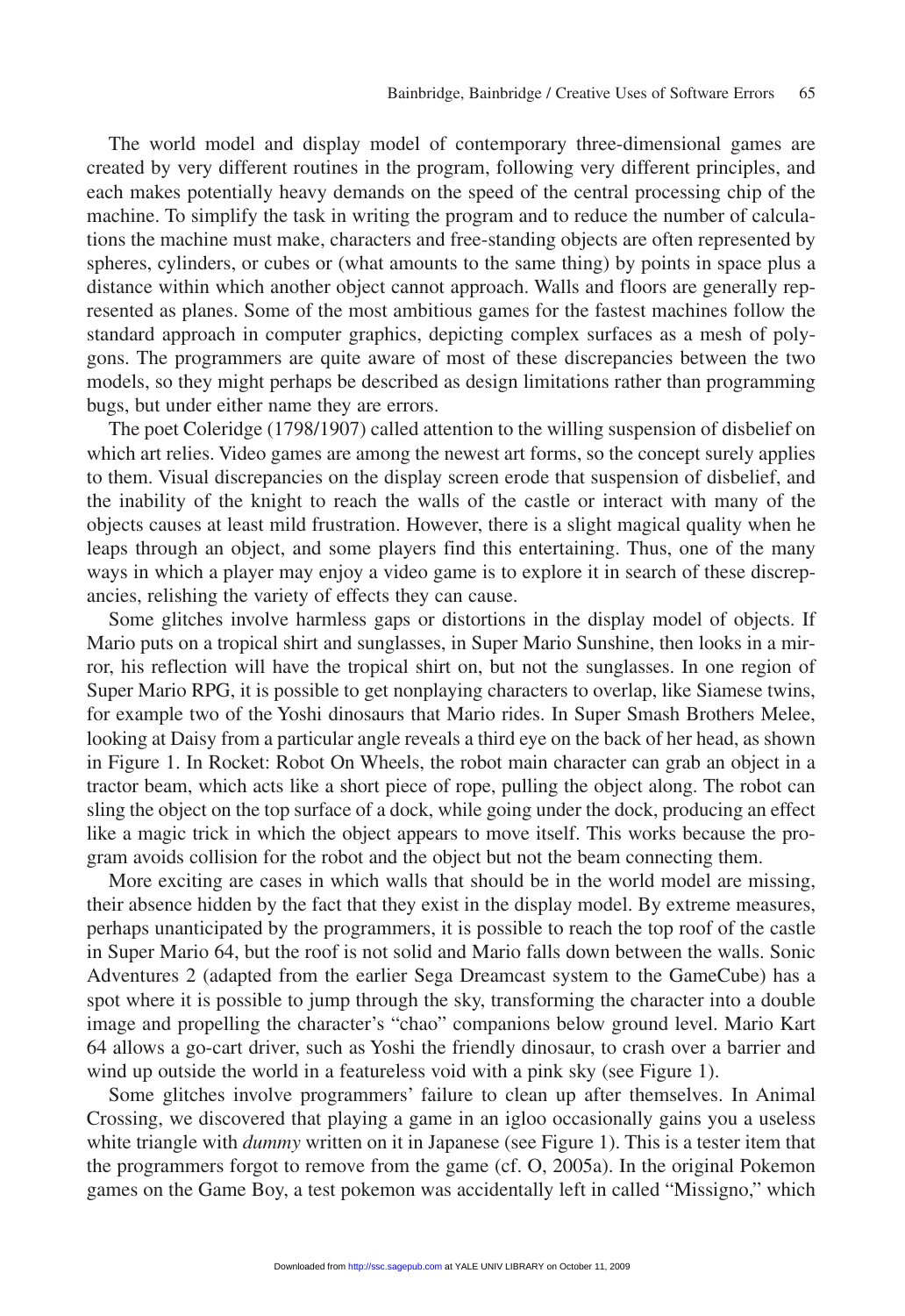**Figure 1 Five Glitches (Daisy's Eye, Yoshi, Missingno, Dummy Triangle, Tony Hawk)**



spawned one of the most popular glitches ever in game history (see Figure 1). Depending on what is done, encounters with this character can result in an almost infinite multiplication of items, permanent destruction of the game, and having pokemon with a higher-thanallowed level.

Among the most exciting glitches is finding one's way into an unfinished part of the game world that was supposed to be sealed off or into an area that is an accidental glitched copy of one of the normal areas. In The Legend of Zelda: Link's Awakening for monochrome Game Boy, opening the map while on a boundary between two areas can move the character through the boundary and, if done in a particular place, will take him to a crazy glitch world with multiple rooms, strange enemies, and invisible walls. A sunken ship in The Legend of Zelda: The Wind Waker cannot be reached by ordinary means, but we discovered a route into it, although there is no escape. The extra ship parts were most likely there for display purposes. It just so happened that to design a realistic three-dimensional ship background that combined with the foreground, parts of it would be solid, but the game designers probably did not intend to make the area accessible. Another good example is the unfinished levels in Super Mario Bros 3 that exist but can be accessed only with hacking devices such as those described below. Some even include enemies that were never used in the finished game.

Glitches in multiplayer games [may involve](http://ssc.sagepub.com) unusual interactions between players. Donkey Kong Country can be played as a cooperative game in which two players (represented by the characters Donkey and Diddy) take turns leading the duo though the challenges. It is possible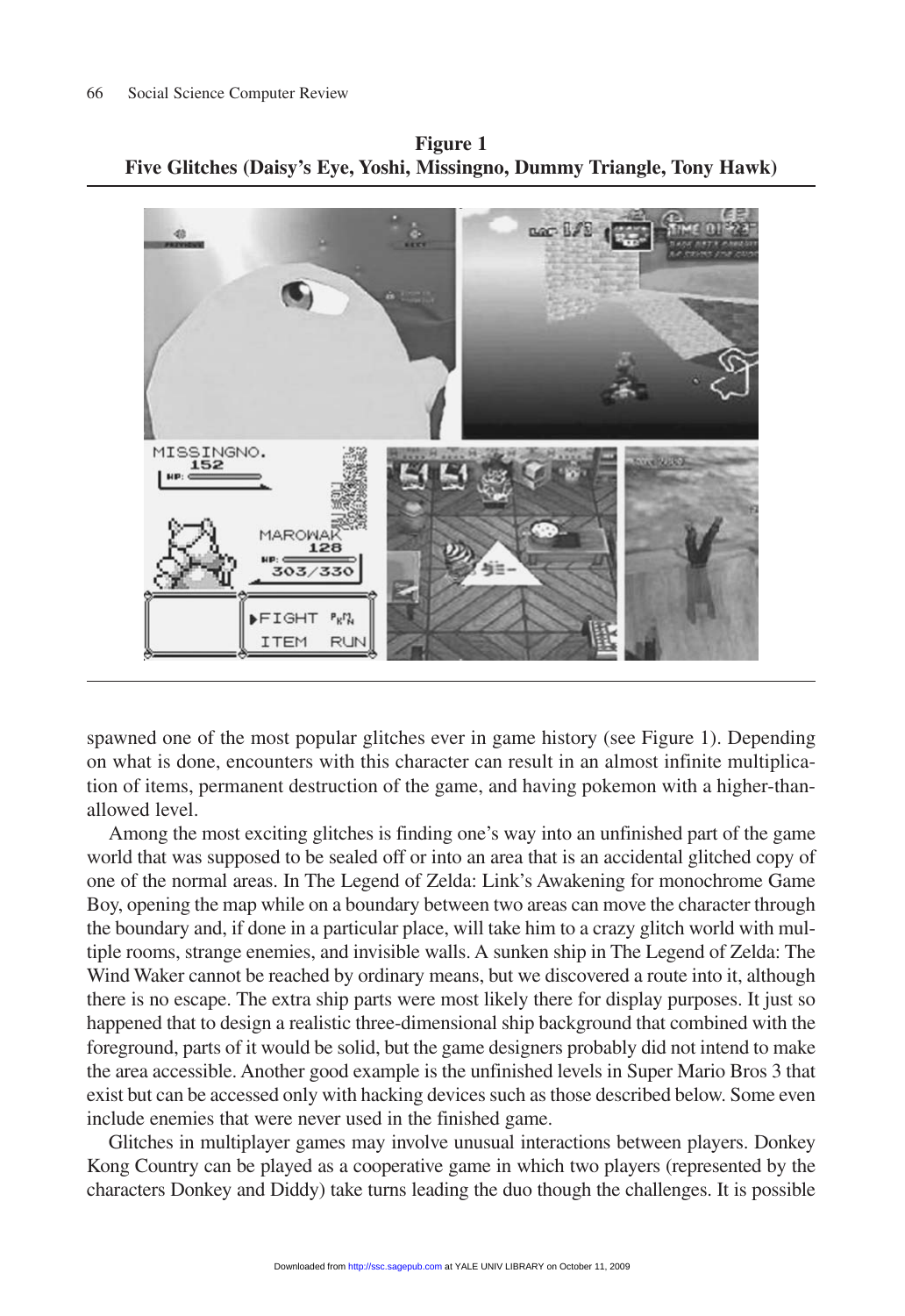to transform the colors and behaviors of objects, at one point, by changing the lead character beside a barrel that shoots the characters into the air. In Super Mario Kart, two players can battle until one is killed, but just the right move can leave the dead loser able to drive his or her go-cart around and shoot weapons at the other, although the weapons do no damage. A better example of glitches caused by complex interaction between characters is in Super Smash Bros where an ice climber can grab another character and freeze it in the air. This happens because the ice climber has two characters controlled by one human, and having the minor character grab another human character freezes it in the air, presumably because game programmers focused on actions by the major character.

Some glitches can halt a game without completely crashing it, whereas others lead to complete corruption of the data. In the skateboarding game Tony Hawk Pro Skater 3, an ollie jump into the correct hillside will leave the character's head irretrievably stuck in the ground, with the legs helplessly thrashing in the air (see Figure 1). In Yoshi's Island, under certain conditions, the game will display a message to the player who can carefully aim Yoshi and a large egg simultaneously at the message block, unpredictably causing major corruption of the data, such as rendering enemies invisible or even crashing the game. We cannot be absolutely sure how such an error happens, without either decompiling the game and studying the code laboriously or getting inside information from the manufacturer, but this appears to be comparable to an out-of-range error in ordinary software. Bytes spill over from one variable to another and at the extreme can corrupt pointer variables that hold the addresses of other variables and cascade unpredictably until the software crashes. Link, the hero of The Legend of Zelda: Majora's Mask, can ride his horse to a particular location where a combination of equipping various items and saving data can either crash the game or produce a host of surreal effects, such as standing in thin air and being able to control the horse without being on it.

We will conclude this section with an initial attempt to categorize glitches in terms of their causes, acknowledging that really confident assignment of causes would be impractical because it would require disassembling the programming code and examining the data that define the objects and spaces in the game. We were able, however, to assign best-guess causes to 580 of the glitches. In addition, we assigned a score to each glitch assessing how exciting it is, a subjective rating of how much the glitch could satisfy a game player's motivation to find glitches if that were the object of play. Table 1 shows data on the basis of 10 categories of glitches.

The first two categories concern discrepancies between the display model and the world model, either a weak region showing minor incongruities or a hole in a boundary that lets a character or object escape the confines of the intended display world. Three categories concern failures of the programmer when writing general parts of the program. Bad code involves simple programming bugs that might be as small as a single line of code, whereas unchecked logical fallacy involves a failure to check the implications between different instructions or conditions. This arises when the player makes a reasonable move but the game fails to anticipate the implications, for example talking to a character without previously getting the item that character is programmed to respond to. Undeleted test code refers to cases where one or more lines of code were in the program to assist the programming process and were inadvert[ently left beh](http://ssc.sagepub.com)ind rather than being removed as intended.

We have separated out glitches having to do with improper behavior on the part of the player. Camera maneuvering means moving the point of view, something that many games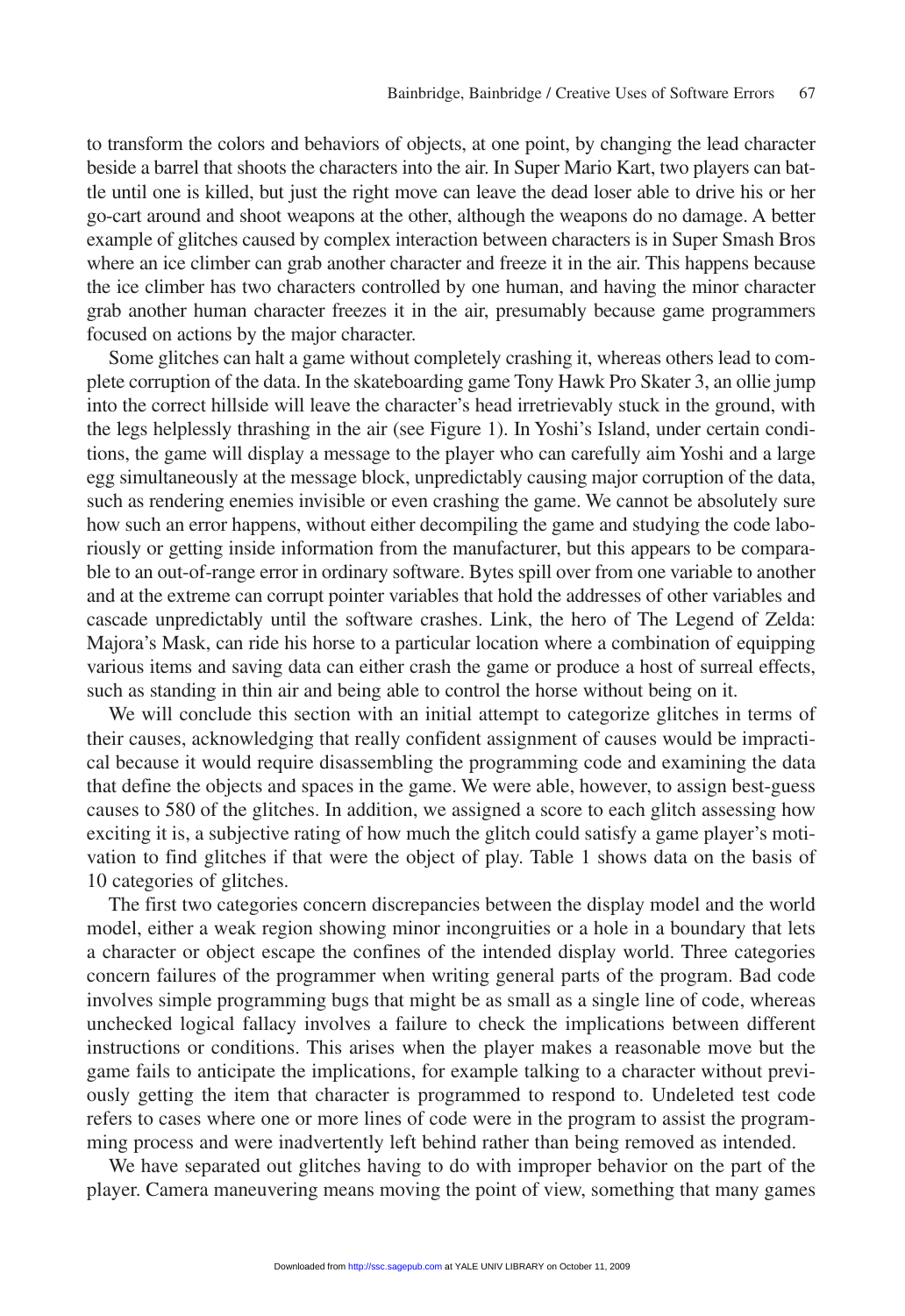|                           | Number of Cases | Mean Excitement |
|---------------------------|-----------------|-----------------|
| Model discrepancy         |                 |                 |
| Weak region               | 93              | 2.96            |
| Hole in boundary          | 77              | 4.52            |
| Programming               |                 |                 |
| Bad code                  | 24              | 2.71            |
| Unchecked logical fallacy | 141             | 3.11            |
| Undeleted test code       | 19              | 4.50            |
| Unanticipated input       |                 |                 |
| Camera maneuvering        | 6               | 2.42            |
| Unexpected button         | 110             | 3.34            |
| Bizarre maneuver          | 77              | 4.77            |
| Hardware glitch           | 25              | 4.36            |
| Overload of information   | 8               | 2.88            |
| Total                     | 580             | 3.64            |

**Table 1 Categorization of 580 Video Game Glitches by Cause**

do not allow, until the display shows something that should not be seen. The unexpected pressing of buttons is a player input so simple that it should have been caught in the code and involves timing a normal action at the right time or holding a button as the player does something. Bizarre maneuvers require more intentional behavior on the part of the player, involving several steps and going beyond what the game designers expected the player to do. Hardware glitches involve mistreatment of the game system, such as partially removing a game cartridge, using a cheating device (such as the Action Replay), and switching the game off or resetting during an action. Cases of information overload seem to involve too many things happening at once.

We also attempted to characterize the immediate results of the glitches, and there were at least 5 cases each of 23 distinguishable effects. As we have noted, sometimes a character may be able to pass through a supposedly solid surface, gaining unintended access to some area, perhaps entering an incomplete region that was not supposed to be accessible or even departing the world depicted in the game altogether. As in the dummy example above, test objects may inadvertently have been left in the game. Purely visual glitches can change the appearance of the game, alter a computer character, and produce a false reflection or unusual camera angle. A few glitches cause strange sounds. More serious are when objects or characters become invisible yet remain solid, when two objects overlap or when they appear at two or more locations. Characters may perform bizarre actions, float in the air or walk on water, act alive after dying, or violate the laws of logic. At times, the player may gain unusual abilities, or a number such as a score may exceed its set maximum or minimum. At the extreme, a glitch might freeze the game or permanently damage the game play, problems that require the player to restart the game, possibly losing all progress. Depending on whether the player has extra [lives saved](http://ssc.sagepub.com) up, premature death of the player's character can also require a restart.

The excitement scores in Table 1 illustrate the kind of psychological measurement that a subsequent study could do more rigorously, perhaps employing multiple judges and assessing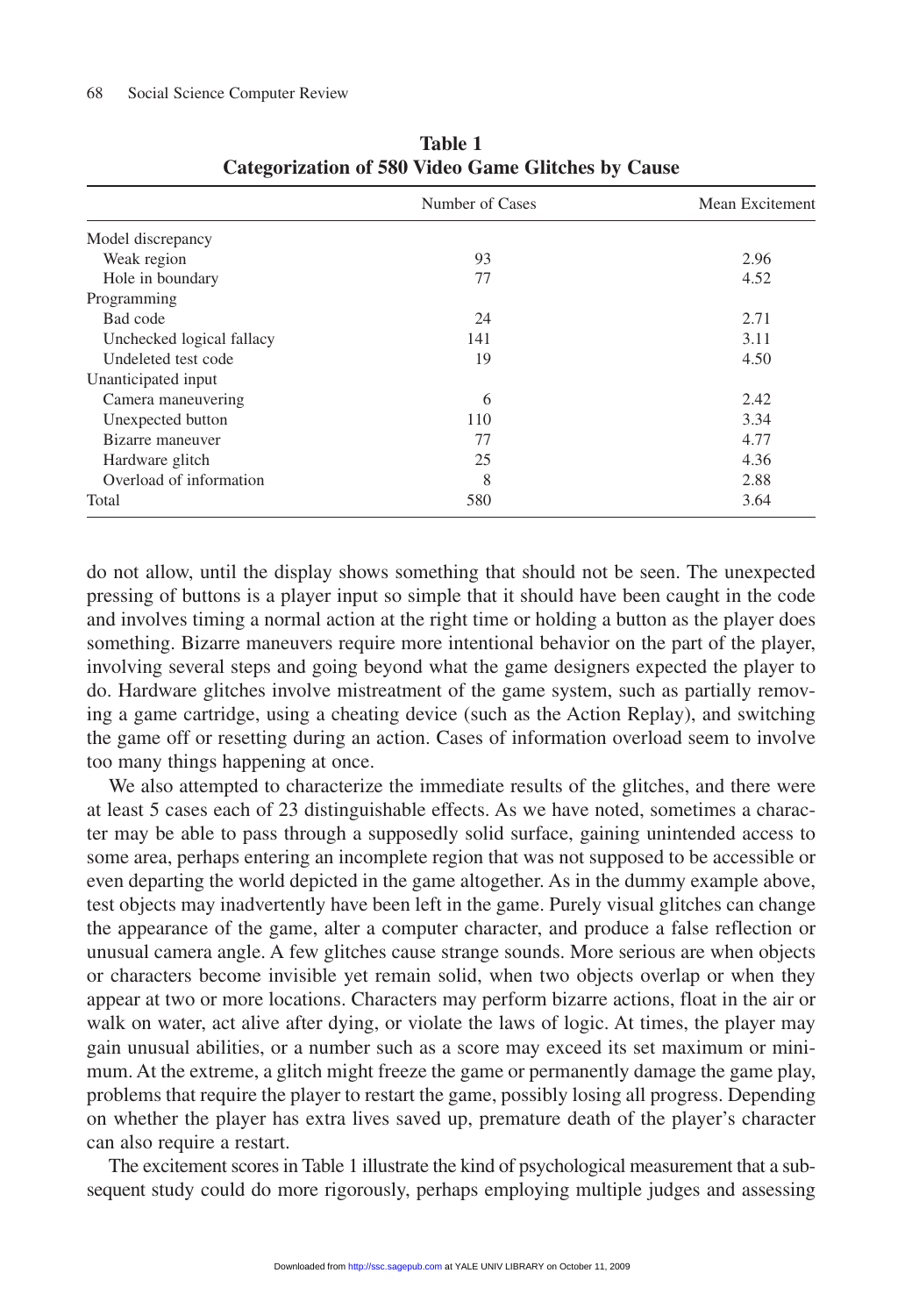reliability. Although the scale runs from 0 to 10 and the actual range was from 0.5 to 9.0, the mean is only 3.64, implying that most glitches are bland, and of course we chose not even to count the vast number of very minor discrepancies in game display. Thus, means above 4 are striking for the bizarre maneuver, hole in boundary, and undeleted test code categories. The really interesting glitches offer the player a completely new aspect of game play, affect the game over the long term, or greatly alter multiple facets of the game (e.g., sound, colors, and layering of the sprites that constitute the image components of a scene).

## **Cheats**

Literally millions of players employ cheats at one time or another, and a very complex cheat culture has arisen involving the programmers, game testers, game manufacturers, users, guidebook publishers, and game-related web masters. Here we can only point out a few general principles and highlight glitch-enabled cheats.

Among the most prized glitches are cheat glitches, those that help the player win the game. A famous example is Super Mario 64, a game widely praised by professional game developers but containing two glitches that if used in the right combination can allow one to win after collecting only 16 stars rather than the required 70 out of 120. First, after legitimately winning 15 stars, Mario can enter the basement of the central castle and break through a locked door that usually requires 30 stars to open by arranging to bounce off a rabbit that dwells there, and then the rabbit can be carried out of the basement to get through other locked doors. Doors in the game are not parts of the solid wall. Rather, when Mario gets close enough to a door, the game checks whether the door is locked and uses this information to choose between two movie sequences. In this case a door-locked sequence would be triggered, and Mario would be moved away from the door. However, if Mario can get past the door-checking movie sequence boundary, then he can get through the door even if it is locked. Winning a 16th star gives access to more of the castle, where Mario can do backward long jumps in a manner apparently unanticipated by the programmers to zoom up a staircase that was supposed to be endless until after one had earned 70 stars. Apparently, if Mario accumulates enough speed he can pop through any barriers, including walls and the endlessness barrier. Aggressive use of both glitches brings Mario to the final battle.

The knight of Castlevania: Lament of Innocence must amass a variety of consumable resources, including what gamers call hit points (or life, health) that are used up when the knight is injured and that cause death when they reach zero. During his exploration of the castle, the knight finds multiple copies of items that can be converted into hit points: potion, high potion, HP max up, diamond, small meat, and sushi. In the gamer jargon, these are sometimes called Easter eggs because they are hidden valuables that must be collected. Some Easter eggs are tools the knight keeps (e.g., magical rings, pieces of armor, and whips), but hit point resources are consumed, so the knight must constantly replenish them, often by fighting monsters, which risks the loss of hit points. However, soon after the game was published, a secret spread across Internet: There are a few very precise key locations in the game where the [knight can i](http://ssc.sagepub.com)ncrease the number of each of the items (if he has at least one) by standing at that point while the player presses a particular sequence of control buttons.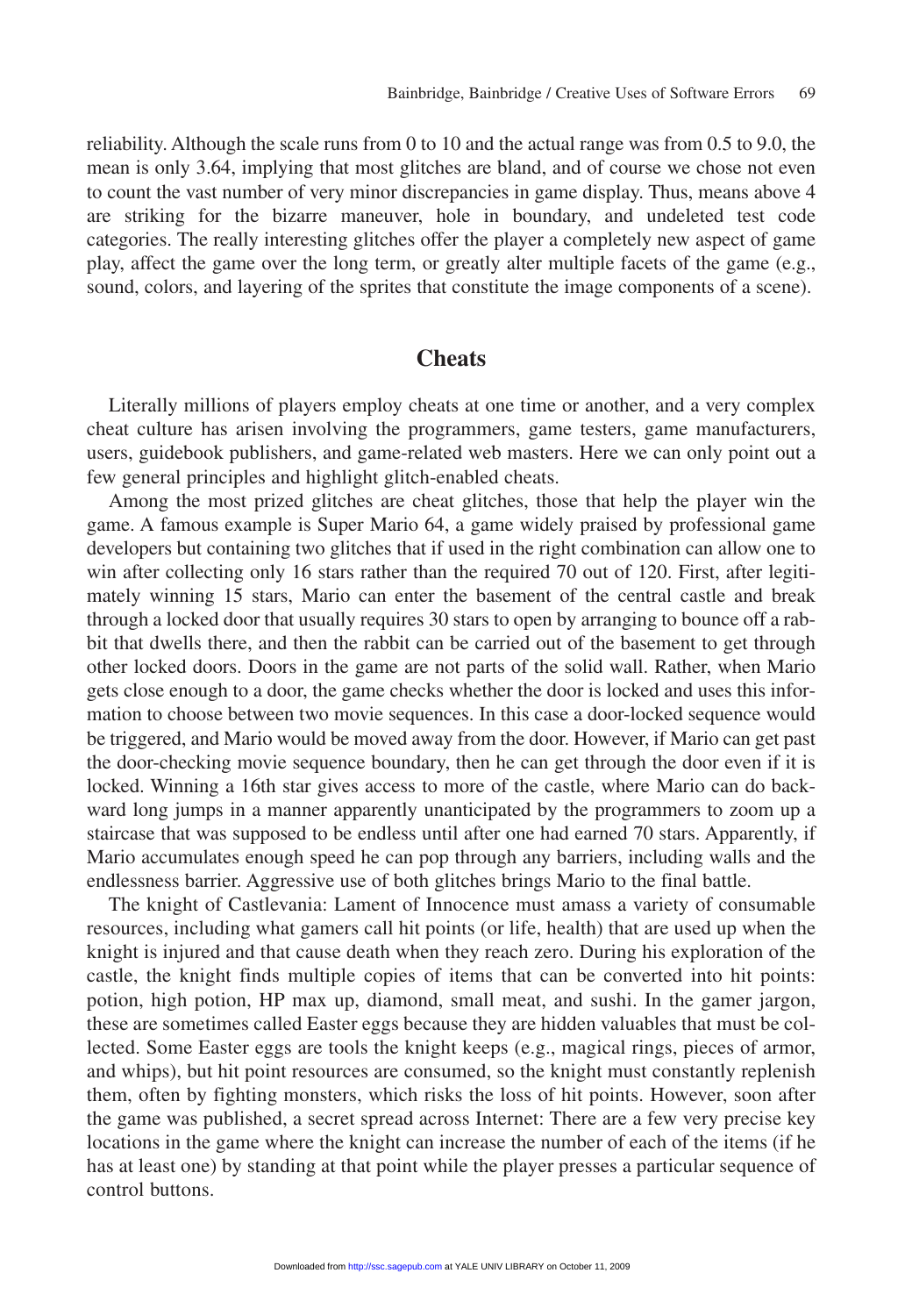Some of the amateur web sites reporting this cheat called it a glitch, but it is certainly not a simple programming bug because it required considerable effort to create and thus could have been made only intentionally. Rather, it is most likely an aid for playtesters, the dozens or even hundreds of beta testers who try out early versions of the game and advise the programmers about bugs and features that should be improved (Fullerton, Swain, & Hoffman, 2004; Schultz et al., 2005). Playtesters need to be able to access all levels of the game conveniently, and one way to make this possible is to provide them with an abundance of resources so they can rush through parts of the game unworried about losing hit points. This Castlevania cheat is a glitch only if the programmers intended to remove the feature and forgot or if one can argue they should have removed it.

How do such cheats become known in the gaming community? One way is for individuals to discover them unaided, then pass the secret on to others. Early games, manufactured before the game cartridges or systems had nonvolatile memories, employed passwords to save the player's progress, useful also for playtesters. For example, The Wizard of Oz for the Super Nintendo is an extremely challenging game with many levels and more opportunities to lose life points than to gain them. After completing a level, the player is given a password, consisting of 24 apparently random letters of the alphabet. The player can write this code down and use it to start the game at the same point next session. With some effort, experimentation, and logic, we were able to crack this code, giving us the power to jump to any level with any resources we wished. For example, the following code gets Dorothy directly into the Emerald City with her companions, the Scarecrow, Tin Woodman, and Cowardly Lion: GCPQRZ-NSTVNX VBSDFG-DLMNPG. Arguably, the programmers should have employed an unbreakable code, and their failure to do so is a design flaw that might be called a glitch.

With many thousands of people playing popular games, able to gain a little fame by posting cheats on the Web, many cheats and glitches are discovered experimentally. Rumors persist that some are leaked by playtesters or programmers working for the manufacturers or by the manufacturers themselves. For at least 20 years, both official and unofficial guidebooks have been published for popular games, and the manufacturers found that exchange of secrets between players could increase sales. They began adding hidden features to games, often using secret codes of button presses, giving information about them to publishers and perhaps leaking the secrets through networks of avid fans. A recent example of a cheat disseminated through a second-party corporation concerns the PlayStation 2 game Destroy All Humans, in which the player takes the role of a telepathic alien invader in the 1950s, trying to destroy the FBI and US Army. The Cheat! program, on the G4 cable television channel that is entirely devoted to video games, revealed a code that increases the alien's parapsychological powers (www.g4tv.com).

Just as some glitches can be used as cheats, some cheats lead to very interesting glitches. Star Wars: Shadows of the Empire offers many examples. We will explain how to enter the debugging code for this game on the Nintendo 64 to illustrate how complex these codes can be: Enter your name as "\_Wampa\_\_Stompa\_" and start the game. Now, push *Start* to pause the game once the level has fully begun. Hold all the *C* buttons, the *L* and *R* buttons, the *Z* button, and the left button on the control [pad. Now,](http://ssc.sagepub.com) [c](http://ssc.sagepub.com)arefully tilt the control stick halfway to the left until you hear a sound, and then tilt it to the right until you hear a sound. Keep on tilting it back and forth, not pushing the stick all the way, until some letters appear with cheats you can use.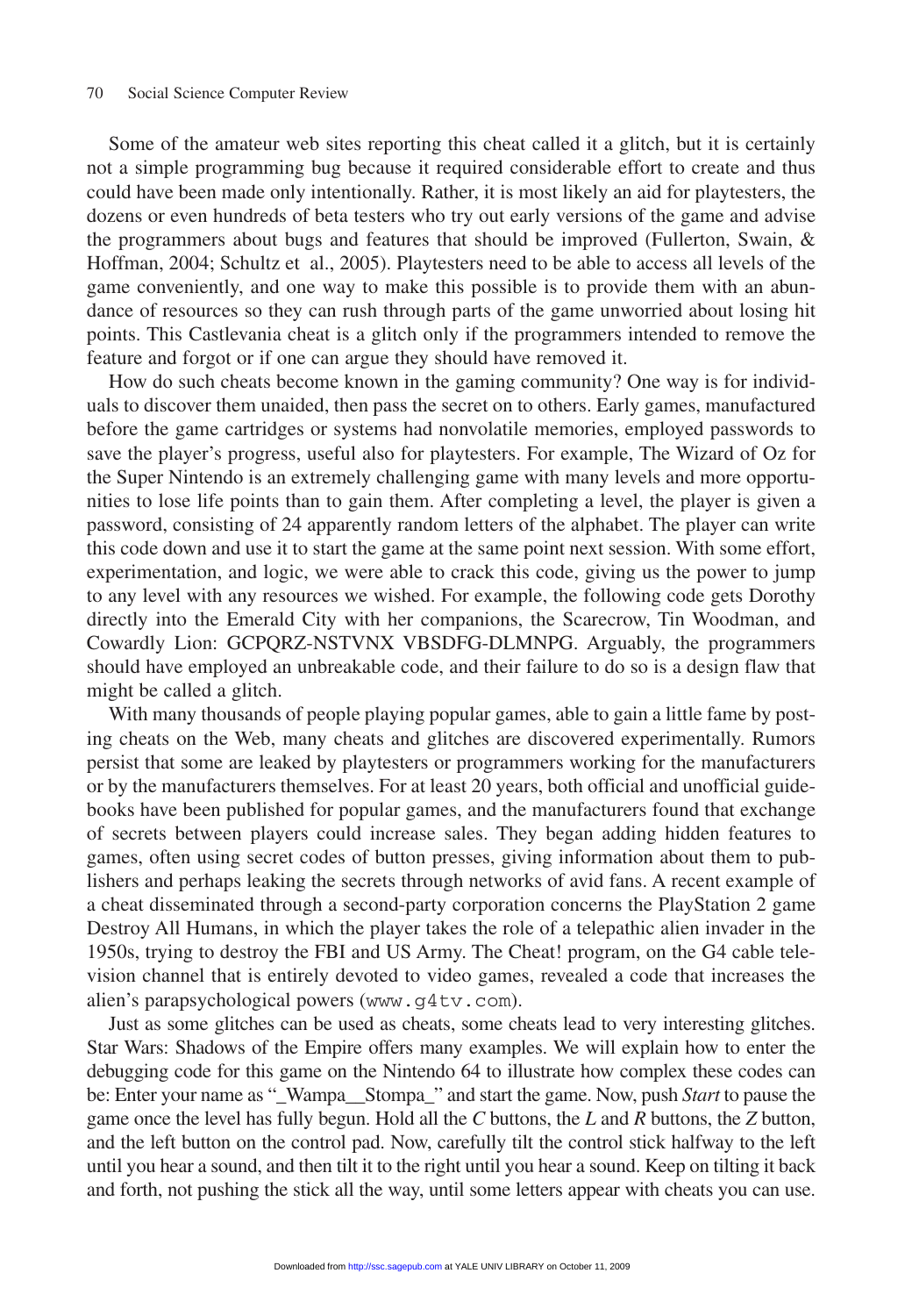It takes about 5 tilts. To go through the cheats, use the control pad. To change a number or setting, push up on the control stick. To select a feature from the debug menu, push *A*.

One of these cheats puts the Star Wars enemies to sleep, and shooting them in this condition can make it possible to walk through them, removing them from the world model but not the display model. Another cheat reduces gravity, allowing the character to leap so high he or she passes through the ceiling or even out of the world because the programmers did not bother to put ceilings over many areas of the world model on the assumption that gravity would keep the character from jumping that high. A third cheat allows a rocket plane to fly through the barrier that defines its normal range, which is made of two-dimensional mountains, into a boxlike-area of clouds. If you fly out of the box, the images become distorted, smearing the plane across the sky.

The most extreme cheats employ hardware or software systems intended to hack directly into the game program's code or the console's data registers. A variety of systems circulate among gamers, with names like Game Genie, Game Shark, and Action Replay. These devices are primarily intended as cheats, most commonly giving the player's character unearned resources, as we did in cracking the code for The Wizard of Oz. But they can also open up new opportunities for exploration. The Legend of Zelda: The Wind Waker contains two very interesting hidden levels where programmers practiced working with actions and objects, that can be entered by means of Action Replay (see perso.wanadoo.fr/spyromedia/ nintendo/zelda.html). Methods such as these can give the player access to the menu that programmers used to control all the variables while creating and debugging a game, even when the program was altered before sales to block ordinary access to it (O, 2005b).

In the summer of 2005, a remarkable case was reported across worldwide news media concerning the extremely popular game Grand Theft Auto: San Andreas ("GTA Sex Scandal," 2005; "Hidden Sex Scenes," 2005; "No More 'Hot Coffee,'" 2005; "Sex Controversy," 2005; "Uproar Grows," 2005). A Dutch member of the amateur game-modifying subculture, Patrick Wildenborg, distributed software that allowed a player to enter otherwise locked areas of the PC version of the game where the game characters could be made to engage in explicit sexual intercourse. One interpretation of the technical situation is that the game programmers had originally planned to include these areas but closed them off to avoid having the game classified for adults only, but there was also some confusion whether Wildenborg's program also altered the game by removing the characters' clothing. One debate centered on whether the sex scenes were really part of the game because they could not be accessed during ordinary play. Within weeks, the game had been reclassified for adults only, removed from many stores on three continents, and then repaired by a software patch distributed by the manufacturer. More recently, the manufacturers of the online game World of Warcraft added a spybot program that checks to see if the user is employing special hardware or software to cheat, thereby protecting the integrity of the game but raising very serious privacy issues for users ("Warcraft Game Maker," 2005).

## **[Theoretic](http://ssc.sagepub.com)al Analysis**

The fundamental ambiguity of games is that the rules governing interaction are arbitrary, so one may ask who has the right to set the rules and define winning. This suggests the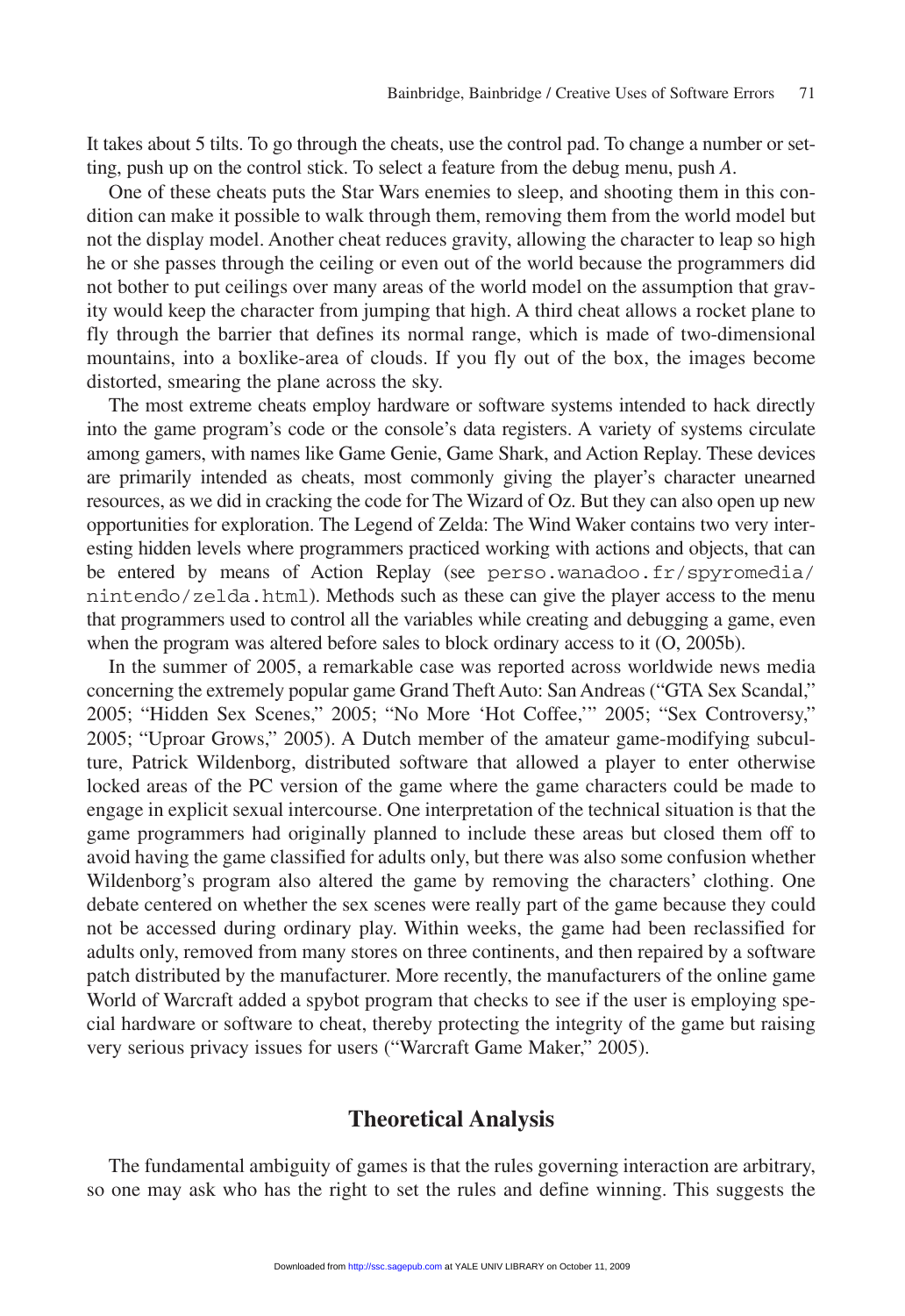| Dimensions               | Concepts     | Meaning in the Context of Video Games.                                  |  |
|--------------------------|--------------|-------------------------------------------------------------------------|--|
| Goal orientation<br>Game |              | Victory is defined as achieving set goals by "legitimate" means.        |  |
|                          | Metagame     | Victory is having the power to define the nature of the game.           |  |
| Mode of adaptation       | Conformity   | The player follows the rules in hope of winning.                        |  |
|                          | Ritualism    | The player follows the rules without any hope of winning.               |  |
|                          | Retreatism   | The game defeats the player and languishes unplayed.                    |  |
|                          | Innovation   | The player uses cheats to win the game.                                 |  |
|                          | Rebellion    | The player sets new goals and rules, such as glitch finding by playing. |  |
| Paidia<br>Contest        |              | Play that often follows rules but does not involve winning and losing.  |  |
|                          | Ludus        | Game playing in which the key goal is defeating other players.          |  |
| Motivation               | Achievement  | The desire to make progress and master the gaming environment.          |  |
|                          | Exploration  | The desire to explore, discover, and experience within the game.        |  |
|                          | Socializing  | The desire to interact congenially with other players.                  |  |
|                          | Conquest     | The desire to vanguish other players.                                   |  |
| Rules                    | Explicit     | Rules are formally stated and agreed to.                                |  |
|                          | Implicit     | Rules are embedded in what the software permits.                        |  |
| Competition              | Synchronous  | Multiple players compete in real time.                                  |  |
|                          | Asynchronous | Multiple solo players compare accomplishments when not playing.         |  |
| Linearity                | Linear       | There is only one way to win the game, one route to follow.             |  |
|                          | Nonlinear    | There are many paths to victory, maximizing player autonomy.            |  |

**Table 2 Categories of Orientations toward a Video Game**

possibility of a metagame in which the goal is to redefine victory. Table 2 lists the distinction between game and metagame, along with others that will be introduced momentarily, on the logic that developing category schemes is a good first step toward developing formal theory (Stark & Bainbridge, 1979).

An excellent illustration is the very first video game Easter egg, a single gray pixel in the 1978 game Adventure, programmed by Warren Robinette for the Atari 2600. Although all of its games were programmed by single individuals, the Atari company did not want their names to be known and did not reward them for their pioneering efforts. Unbeknownst to his employers, Robinette programmed into this maze quest a hidden room bannering his name that could be entered only if the player picked up this gray dot and moved it to a particular location. A few avid fans found the gray dot and tried to figure out what it did, then after leaving the company Robinette shared his secret. Recently, he has analyzed this episode:

For the players, the secret room was the meta-level, the way to truly beat the game and get to the real conclusion. For me, it was the meta-game I was playing with Atari management. They had the power to keep my name off the box, but I had the power to put it on the screen. (Robinette, 2003, p. xvii)

Thus, exploiting glitches and cheats can be moves in a metagame, in which the player rejects the rules that the video game manufacturer established and sets new criteria for winning. Sociologists would immed[iately recogn](http://ssc.sagepub.com)ize the parallel with Robert K. Merton's (1938) influential theory of anomie, that specifically draws the analogy between competition in life and in games. Merton notes that the norms of a culture are rules governing legitimate means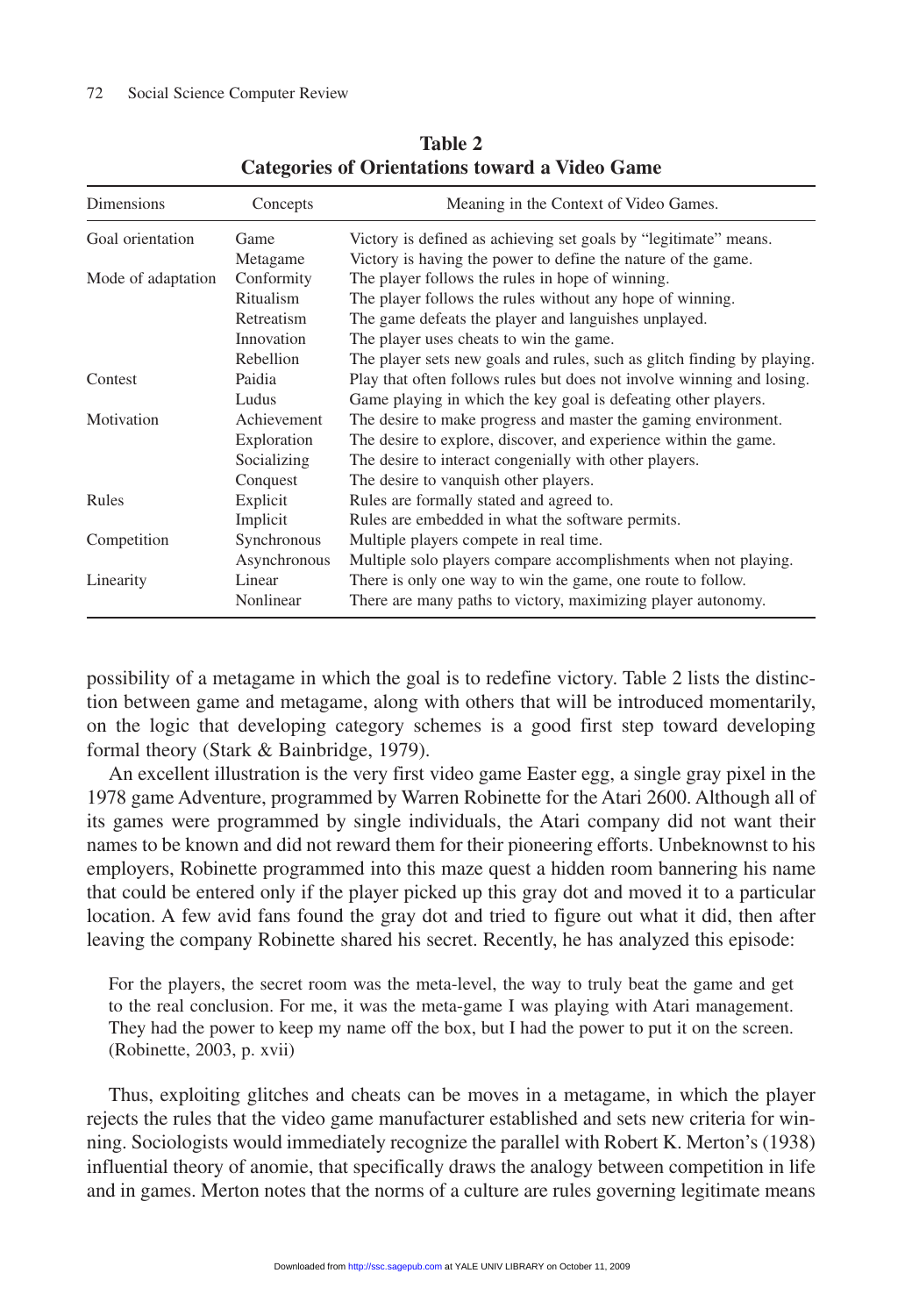for achieving the goals that are enshrined in the society's values. One may then classify modes of adaptation or patterns of behavior in terms of their differential orientations toward norms and values (means and goals). Conformity is a pattern in which the individual follows legitimate norms in pursuing the established values. Two other patterns of little interest to Merton were ritualism (following the norms but not achieving the values) and retreatism (abandoning both norms and values).

Central to Merton's theory was innovation, the mode of adaptation in which an individual continues to seek the goals valued by the society but employs nonstandard means, thus violating societal norms. Like Merton himself, subsequent sociologists have tended to equate this concept of innovation with crime and delinquency and to assume that people would not do this unless they were frustrated in their attempts to achieve the values through conformity (Cloward & Ohlin, 1960). However, many other theories of norm breaking exist (Hirschi, 1969), and the concept could just as well be applied to innovation in science, engineering, and the arts. In a highly competitive environment, innovation may be required no matter how well prepared one may be to win by conventional means. In the case of video games, winning by deviant means such as cheats may be necessary for poor players but may provide an exhilarating challenge for especially good players.

Merton proposed a fifth category, rebellion, in which a person rejected both norms and values and substituted new ones in their stead. This might describe players who seek glitches not primarily for their possible use as cheats but for the intrinsic challenge of finding them. Glitch hunting, thus, is a metagame that defines victory in terms of discovering unknown software errors. Depending on the orientation of the player, this can be a master's game played against the programmer, or it can be a noncompetitive exploration of exotic territory, even at times having some of the quality of scientific research and discovery.

Many computer games are a contest in which the player strives to win, but not all. For example, the most popular single computer game, The Sims, does not involve winning or losing but allows the player to enjoy building a home and family life inside a computer simulation. Its creator, Will Wright, prefers to call it a software toy, but it is marketed as a game. Gonzalo Frasca (2003; cf. Walther, 2003) has adapted terminology for this distinction from the French philosopher Roger Callois: Paidia is play that may have rules but does not involve winning and losing, whereas the rules of ludus define winners and losers.

Richard Bartle (1996; cf. Bartle, 2004), one of the originators of online "MUD" games multiple user dungeons or multiple user domains—has proposed his own independent typology that goes beyond the paidia-ludus distinction. He proposed that online game players chiefly enjoy four things: achievement, exploration, socializing, and imposition. (He also calls the last one *killing*, but we prefer the more general term *conquest*.) Achievers want to make progress through the game and amass points, but they are not very conscious of competing with other players. Theirs is a kind of intrinsic achievement motivation. Explorers seek novelty, experiences, innovations. Socializers enjoy the interaction with other players, without feeling driven to defeat them. Conquerors want to grind the other players into the dust and rise supreme above them. Note that both socializers and conquerors are primarily oriented toward the other players, whereas achievers and explorers are not. Rules are a much greater issue for achievers and c[onquerors tha](http://ssc.sagepub.com)n for socializers and explorers.

Rules of traditional games are typically written down, and the players follow them because they have a tacit agreement to do so. Video games, in contrast, chiefly embed the rules in the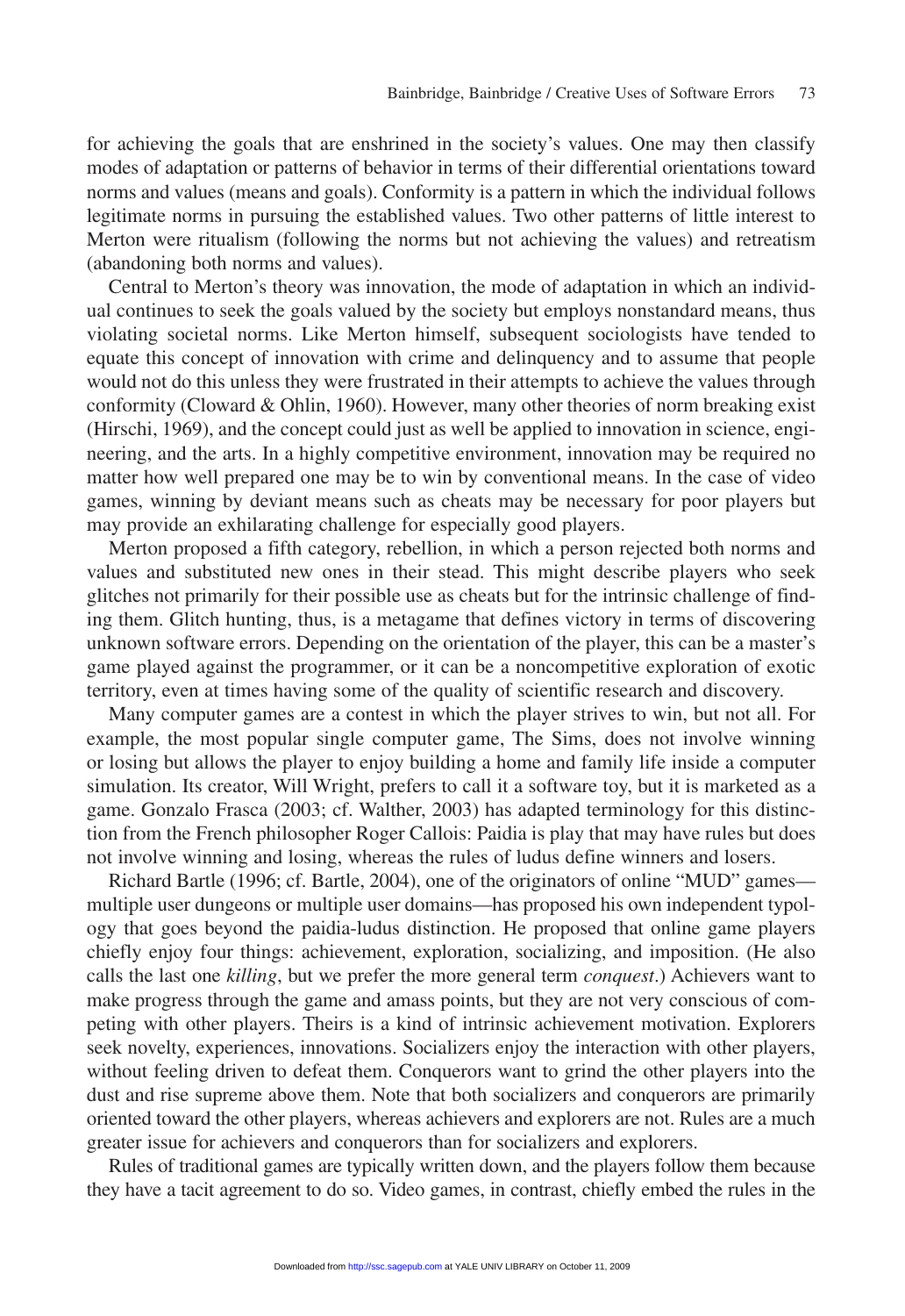game software. Indeed, the instruction booklet that accompanies the game says very little about rules, and part of the player's fun is discovering through experience what works and what does not. In other words, video game rules are largely implicit rather than explicit. This means that it is difficult to argue that it is unethical to exploit a glitch to win because that glitch is part of the software and thus open to empirical discovery like all the other features of the game.

The written instructions for Super Mario 64 tell the player that the object of the game is to collect stars and defeat the villain Bowser to rescue Princess Peach. But the instructions say very little about where the stars are to be found and what must be done to get them. Ironically, the similar instructions for Castlevania: Lament of Innocence turn out to be a lie. The player is told that the knight must rescue Sara from the vampire's castle, but in fact it is impossible to do so. When the knight has battled through five vast realms, vanquishing scores of monsters both great and small, and gains the five orbs necessary to enter the sixth and final realm, he learns that tragically Sara must die. His new mission becomes vengeance against the vampire, but just when he defeats this monster, he discovers that this goal, too, is inaccessible, and the vampire escapes. This double disappointment justifies the subtitle, "lament of innocence," and illustrates again the fundamental ambiguity of video games and perhaps of competition in life as well.

If the rules are implicit in the game, then from one perspective what is permissible becomes merely what is possible. This is especially the case for one-player games, where there is nobody with standing to complain if the player violates any rule. Some games for the consoles allow from two to four people to play simultaneously. Online games may include even several thousand players at once, although usually just a dozen or so in immediate interaction with each other. However, many players of one-player games compare their results with each other, often in what becomes a boasting contest. Thus, we can apply a standard distinction in computer-mediated communication between synchronous games, where players compete in real time, with asynchronous competition, when players establish reputations in the real world for accomplishment in any kind of game.

Glitches and cheats can be significant for synchronous and asynchronous competition. Wright, Boria, and Breidenbach (2002) analyzed player creativity in the online team combat game, Counter-Strike. When a player's character died, he or she could no longer pass information to his or her teammates by the legitimate route, yet he or she might know valuable things such as where an enemy sniper was hiding. Some players discovered that they could still communicate via the voting system that decides the terrain maps the game will be played on, and they used this glitch to help their team win. The game programmers subsequently had to close off this channel for communication with the dead. Some players employ hardware or software cheats to gain an advantage in online games, and other players may not realize they are doing this. Kimppa and Bissett (2005) analyzed such cases philosophically and concluded that exploiting glitches that already exist in the software is a legitimate way of winning, whereas winning by altering the software with other technology is unethical.

According to game designer Richard Rouse (2001), the best video games are nonlinear. With nonlinearity

the player is not locked into ach[ieving differen](http://ssc.sagepub.com)t goals in a specific order or in achieving all of the goals she is presented with. Instead, the player is able to move through the game in a variety of paths and can be successful in a variety of ways. (p. 556)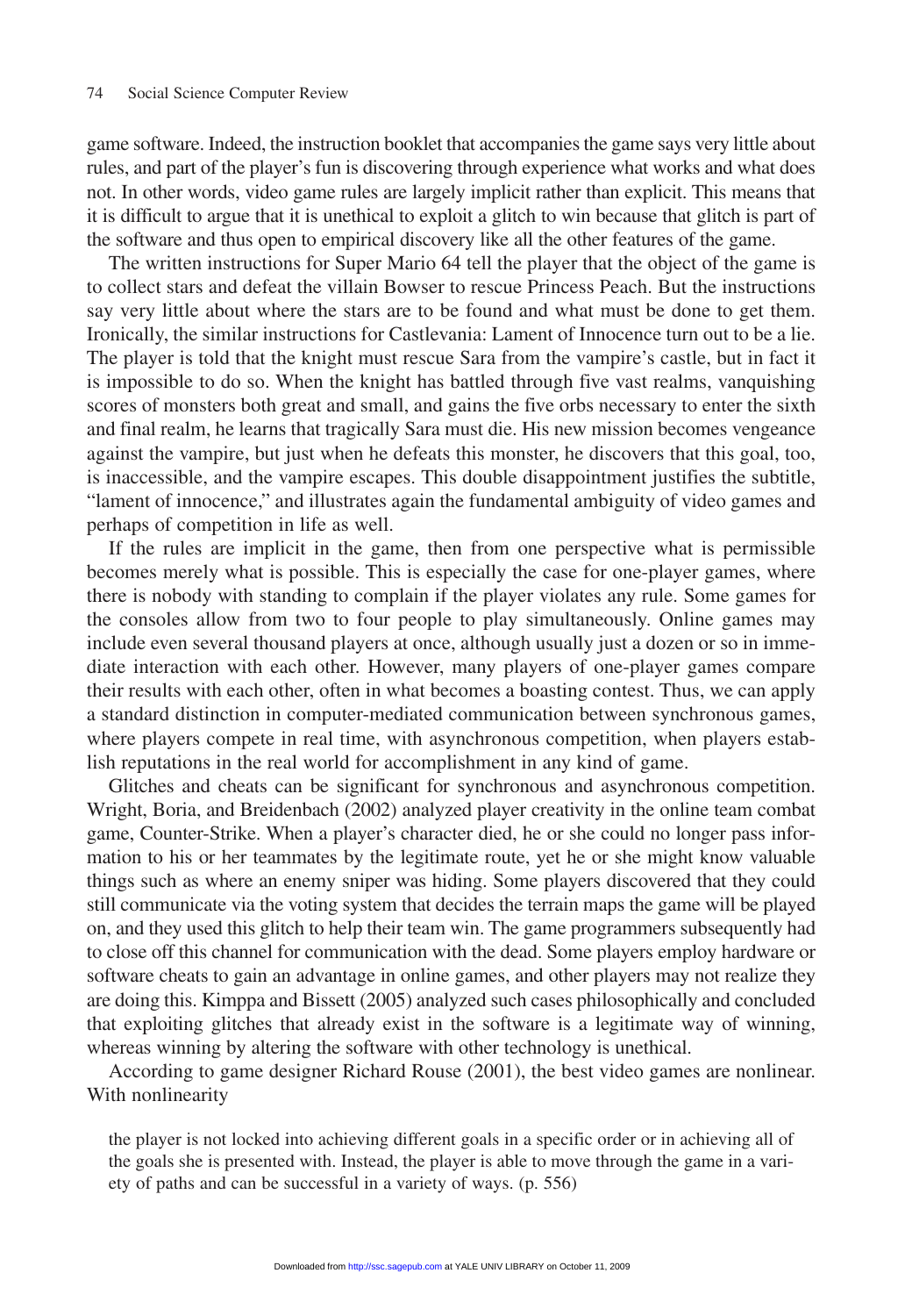For example, in Super Mario 64, Mario is supposed to collect 70 of the 120 stars, but which 70 and in what order is largely left to the player. Winning by means of cheats, or redefining winning as glitch discovery, transcends the set of paths intended by the game manufacturer, thereby adding additional dimensions of nonlinearity.

## **Conclusion**

Human beings need a proper balance of liberation and control, and the optimal degree of regulation varies across cultures, age groups, and activities. Without some rules, a game becomes unplayable; yet if the rules are too rigid, the activity is no longer play. Many people enjoy playing conventional games, competing to achieve set goals while slavishly following preordained rules. Yet in a society that values individualism and creativity, metagames may be considered a higher activity, even though they often involve rule violation or the exploitation of game manufacturing flaws. Victory in a metagame involves gaining the power to define the nature and rules of the game, thus maximizing autonomy rather than subservience.

Traditional games can achieve remarkable cultural stability; for example, the rules of standard chess essentially stabilized five centuries ago, with no changes at all in the past two centuries (Eales, 1985; Yalom, 2004). It is not clear, however, how metagames could ever stabilize because the essence of metagaming is transcending the current definition of the game. Thus, metagames have somewhat the same relationship to games as carnivores do to herbivores in the animal kingdom: Metagames cannot exist without games and metagamers are outnumbered by gamers. It is impossible to play an effective metagame unless several other people are playing the game that it transcends. This suggests that the social roles of particular glitches, cheats, and other metagames are likely to be highly dynamic. Social-scientific research on metagames will therefore need to be dynamic, multidimensional, and methodologically varied.

Research on the cognitive, affective, and social implications of glitches and cheats could be especially fruitful, but to this point very little rigorous, theory-based research has been done on the human dimensions of videogaming. The book *21st Century Game Design* (Bateman & Boon, 2006) is a start in this direction, and its cover copy says it describes "different play styles in terms of psychological models, using a cutting-edge audience model." Its primary model is a typology of four personality types, having some similarity to Bartle's model, but unfortunately it is based on the Myers-Briggs personality system. Despite its popularity with human relations consultants to American corporations, Myers-Briggs is poorly supported by research (Druckman & Bjork, 1991; Pettinger, 1993). Better would have been the Big Five model of personality dimensions, which has received extensive support in a wide range of scientific studies (Wiggins, 1996).

Future research could employ online questionnaires or intensive ethnographic methods to study the extended subculture represented by the numerous web sites that offer walk throughs of how to win games, hints about cheats, and occasional information about interesting glitches. It is also possibl[e to directly s](http://ssc.sagepub.com)tudy players who are interacting with glitches in multiplayer online games using interview, ethnographic, or participant observation methods (Foo & Koivisto, 2004). Research on free and open-source creation of computer games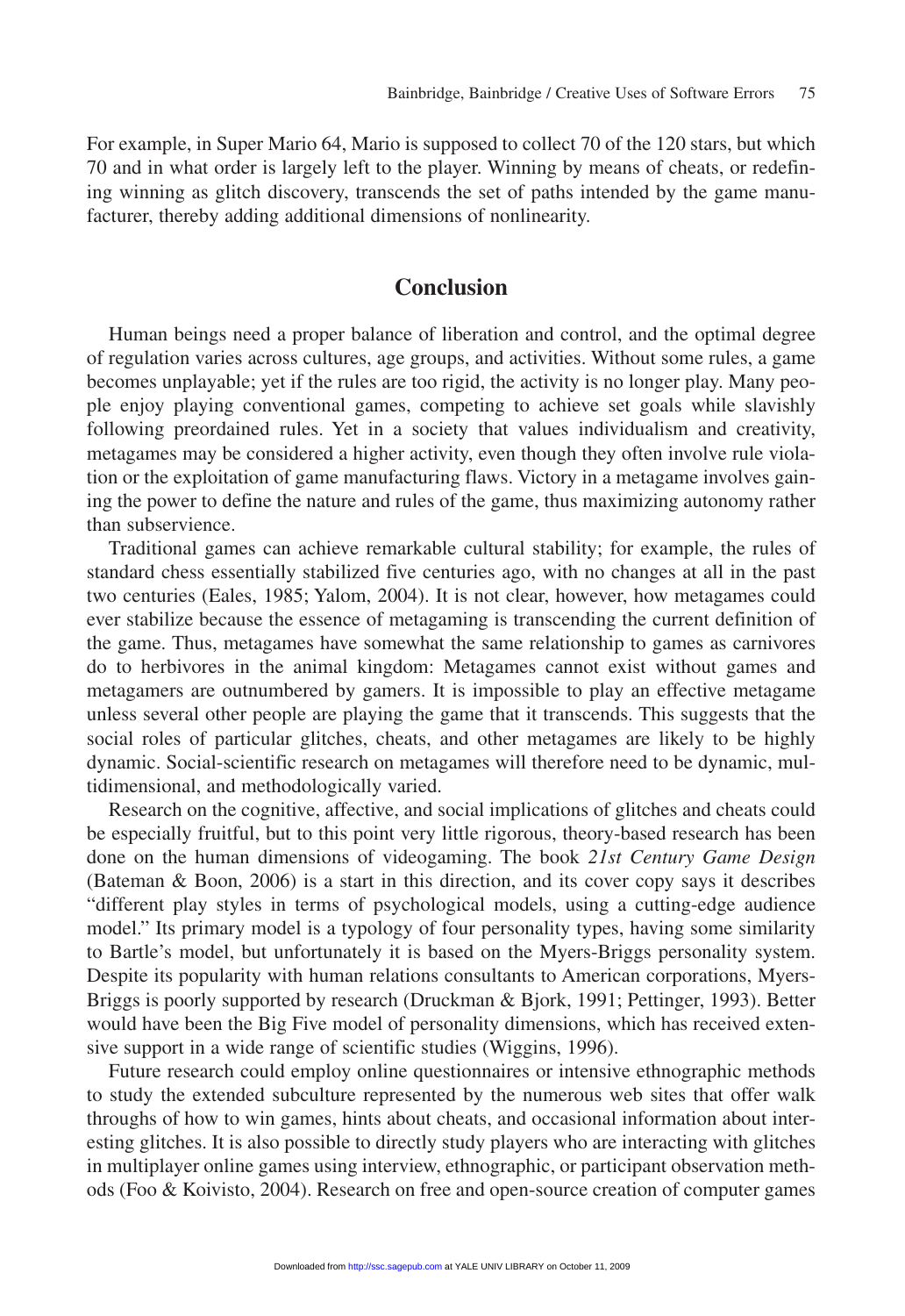already replicates the finding from more "serious" open-source software movements that bug finding is a major factor binding many of the participants to the collective activity (Mockus, Fielding, & Herbsleb, 2002; Scacchi, 2004). Thus, glitches and cheats may be a considerable source of social solidarity and status for members of the far-flung gaming community. Avid players of the games who begin hunting glitches and cheats thereby take the first step toward becoming professional programmers. It should not be forgotten that the founders of Apple Computer, Inc. got their start as manufacturers of a cheat device to make long-distance telephone calls, and today's hackers may be tomorrow's computer scientists (Freiberger & Swaine, 1999; cf. El Rhalibi, 2004).

## **References**

Babbie, E. R. (2004). *The practice of social research*. Belmont, CA: Thomson Wadsworth.

- Bartle, R. A. (1996). Hearts, clubs, diamonds, spades: players who suit MUDs. *Journal of MUD Research*, *1*(1). Retrieved May 16, 2006, from http://www.mud.co.uk/richard/hcds.htm
- Bartle, R. A. (2004). MUDs. In W. S. Bainbridge (Ed.), *Encyclopedia of human-computer interaction* (pp. 472-475). Great Barrington, MA: Berkshire.
- Bateman, C. M., & Boon, R. (2006). *21st century game design*. Hingham, MA: Charles River Media.
- Bethke, E. (2003). *Game development and production*. Plano, TX: Wordware.
- Chasing the dream. (2005, August 6). *The Economist*, *376*, 53-55.
- Cloward, R. A., & Ohlin, L. E. (1960). *Delinquency and opportunity: A theory of delinquent gangs*. Glencoe, IL: Free Press.
- Coleridge, S. T. (1907). *Biographia literaria*. Oxford, UK: Clarendon. (Original work published 1798)
- Dalmau, D. S.-C. (2003). *Core techniques and algorithms in game programming*. Indianapolis, IN: New Riders.
- Druckman, D., & Bjork, R. A. (Eds.). (1991). *In the mind's eye: enhancing human performance*. Washington, DC: National Academies Press.
- Eales, R. G. (1985). *Chess, the history of a game*. New York: Facts on File.
- El Rhalibi, A. (2004). Games. In W. S. Bainbridge (Ed.), *Encyclopedia of human-computer interaction* (pp. 269-275). Great Barrington, MA: Berkshire.
- Foo, C. Y., & Koivisto, E. M. I. (2004, June). *Defining grief play in MMORPGs: Player and developer perceptions*. Presented at the international conference on advances in computer entertainment technology ACE 2004, Association for Computing Machinery, Singapore.
- Frasca, G. (2003). Simulation versus narrative: Introduction to ludology. In M. J. P. Wolf & B. Perron (Eds.), *The video game theory reader* (pp. 221-235). New York: Routledge.
- Freiberger, P., & Swaine, M. (1999). *Fire in the valley: The inside story of silicon valley's computer pioneers*. Foster City, CA: IDG Books.
- Fullerton, T., Swain, C., & Hoffman, S. (2004). *Game design workshop: Designing, prototyping, and playtesting games*. San Francisco: CMP Books.
- GTA sex scandal hits Australia. (2005, July 29). *BBC News*. Retrieved May 16, 2006, from http://news.bbc .co.uk/2/hi/technology/4728261.stm
- Hidden sex scenes hit GTA rating. (2005, July 21). *BBC News*. Retrieved May 16, 2006, from http://news .bbc.co.uk/2/hi/technology/4702737.stm
- Hirschi, T. (1969). *Causes of delinquency*. Berkeley: University of California Press.
- Huizinga, J. (1949). *Homo ludens: A study of the play-element in culture*. London: Routledge and K. Paul. (Original work published 1939)
- Kimppa, K. K., & Bissett, A. (2005). Is cheating in network computer games a question worth raising? In P. Brey, F. Grodzinsky, & L. Introna [\(Eds.\),](http://ssc.sagepub.com) *Ethics of new information technology* (pp. 259-267). Enschede, the Netherlands: University of Twente.
- Merton, R. K. (1938). Social structure and anomie. *American Sociological Review*, *3*, 672-682.